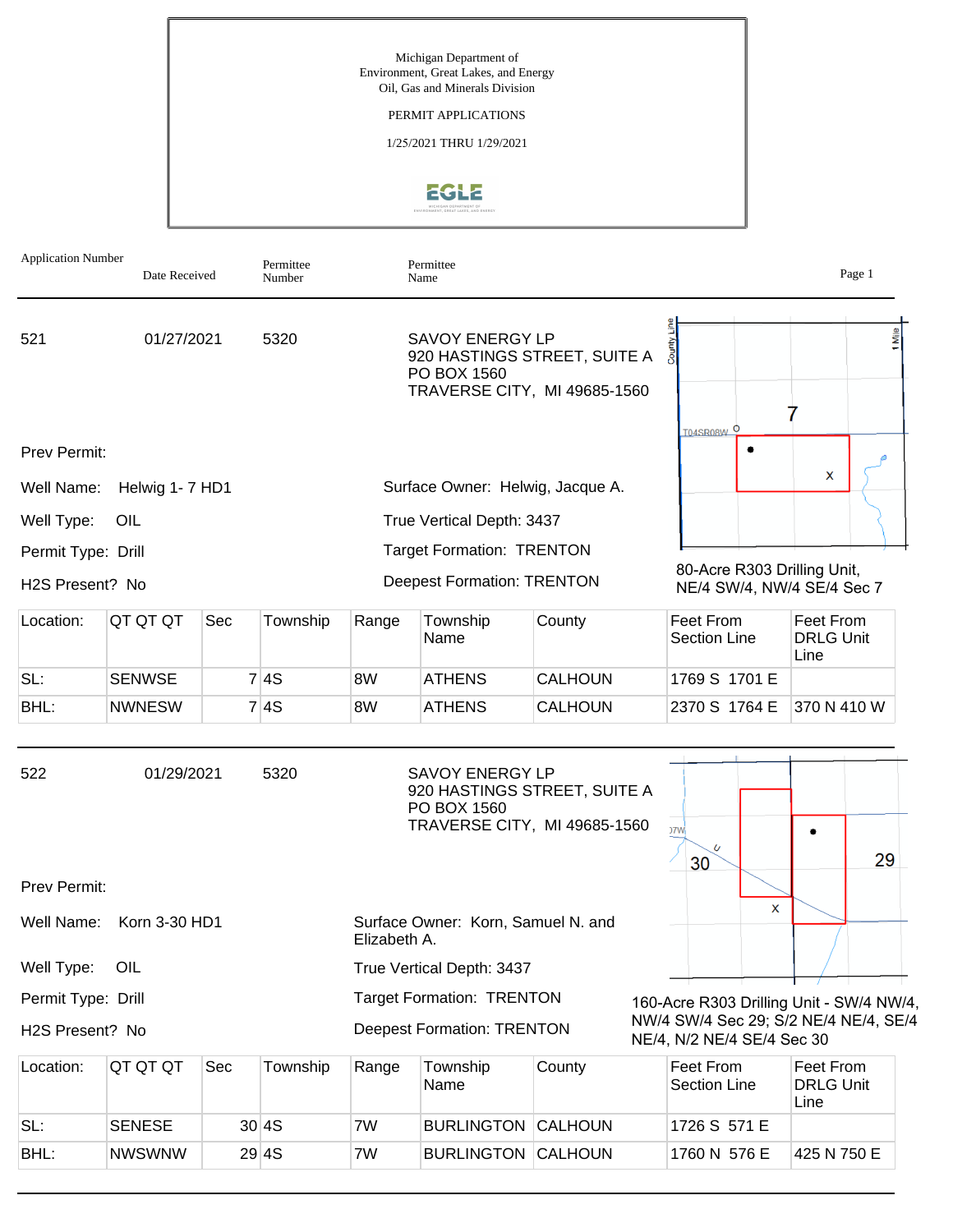Michigan Department of Environment, Great Lakes, and Energy Oil, Gas and Minerals Division

## PERMIT APPLICATIONS

1/25/2021 THRU 1/29/2021



| <b>Application Number</b>    | Date Received |     | Permittee<br>Number |                                  | Permittee<br>Name                                  |                                                              |                           | Page 2                                |
|------------------------------|---------------|-----|---------------------|----------------------------------|----------------------------------------------------|--------------------------------------------------------------|---------------------------|---------------------------------------|
| 524                          | 01/29/2021    |     | 5320                |                                  | <b>SAVOY ENERGY LP</b><br>PO BOX 1560              | 920 HASTINGS STREET, SUITE A<br>TRAVERSE CITY, MI 49685-1560 |                           | 30<br>X                               |
| Prev Permit:                 |               |     |                     |                                  |                                                    |                                                              | š                         | <b>T04SR07W</b>                       |
| Well Name:                   | Korn 4-30 HD1 |     |                     |                                  | Surface Owner: Korn, Samuel N. and<br>Elizabeth A. |                                                              |                           |                                       |
| Well Type:                   | OIL           |     |                     |                                  | True Vertical Depth: 3438                          |                                                              |                           | 31                                    |
| Permit Type: Drill           |               |     |                     | <b>Target Formation: TRENTON</b> |                                                    |                                                              |                           | 80-Acre R303 Drilling Unit - S/2 NE/4 |
| H <sub>2</sub> S Present? No |               |     |                     |                                  | <b>Deepest Formation: TRENTON</b>                  |                                                              | Sec 31                    | SE/4, SE/4 SE/4 Sec 30; N/2 NE/4 NE/4 |
| Location:                    | QT QT QT      | Sec | Township            | Range                            | Township<br>Name                                   | County                                                       | Feet From<br>Section Line | Feet From<br><b>DRLG Unit</b><br>Line |
| SL:                          | <b>SENESE</b> |     | 30 4S               | 7W                               | <b>BURLINGTON CALHOUN</b>                          |                                                              | 1826 S 441 E              |                                       |
| BHL:                         | <b>NENENE</b> |     | 31 4S               | 7W                               | <b>BURLINGTON CALHOUN</b>                          |                                                              | 57 N 360 E                | 600 S 360 E                           |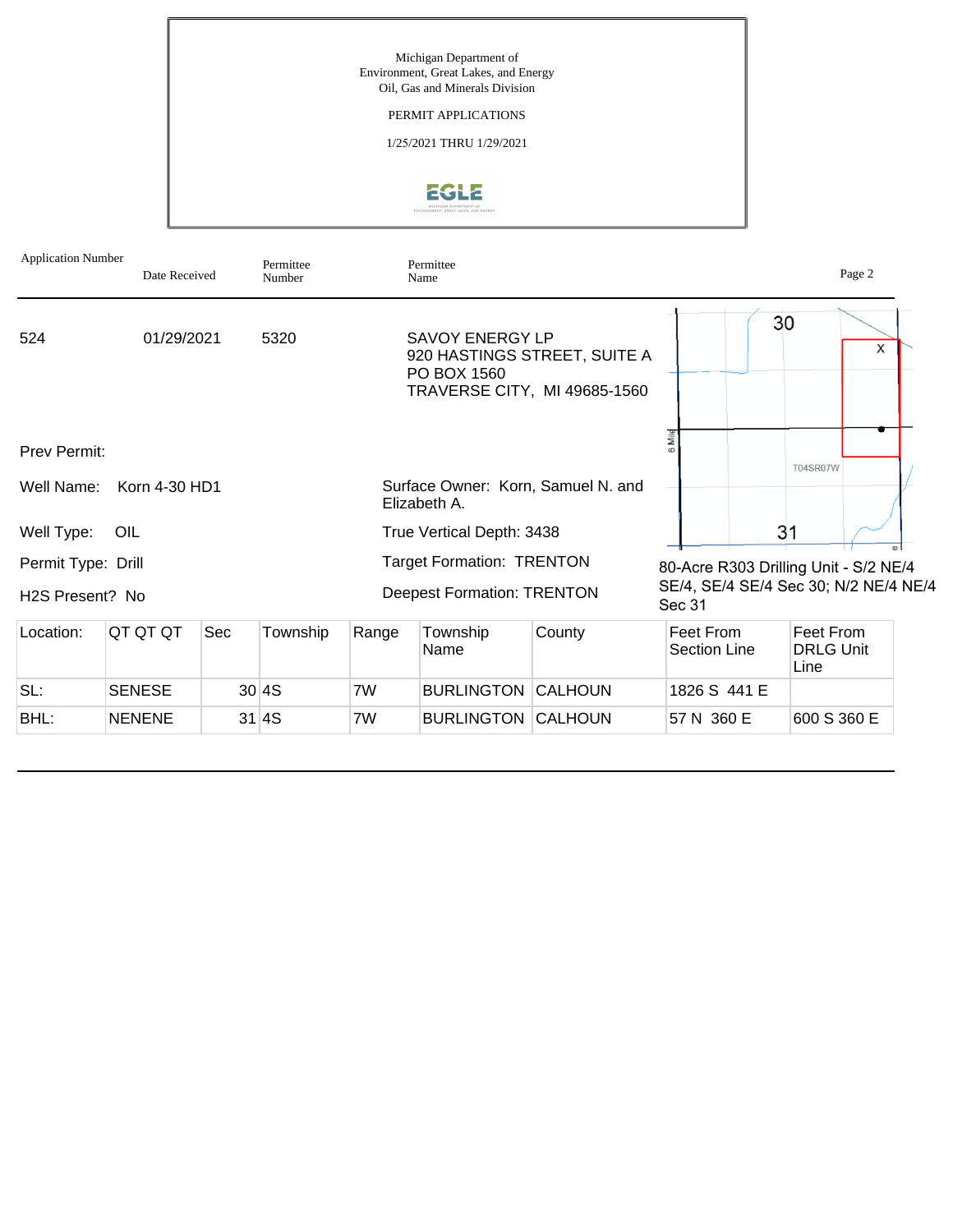Environment, Great Lakes, and Energy

Oil, Gas and Minerals Division

Updated Permits

1/25/2021 THRU 1/29/2021



Permit Number Permittee Number Permittee Name Page 1

**PLUGGING INSTRUCTIONS ISSUED:**

30669 5095

OMIMEX ENERGY INC 7950 JOHN T. WHITE ROAD

API Well Number: 21-025-30669-00-00

FT WORTH, TX 76120

Well Name: NEUMEYER UNIT 1

Plug Inst. Issue Date: 1/24/2020

| Location | <b>IOT OT OT</b> |                              | <b>Sec Township</b> | Range | Township Name | County          | I Feet From Section<br>Line | <b>Feet From DRLG</b><br>l Unit |
|----------|------------------|------------------------------|---------------------|-------|---------------|-----------------|-----------------------------|---------------------------------|
| ISL:     | <b>INENWSE</b>   | 19 <sup>1</sup> <sub>S</sub> |                     | ا 6W  | I CONVIS      | <b>ICALHOUN</b> | l 473 N 834 W               | 1473 N 493 E                    |
| IBHL:    | <b>INENWSE</b>   | $19$  1S                     |                     | ا 6W  | I CONVIS      | <b>CALHOUN</b>  |                             |                                 |

Comment: App to P&A expires on 1/24/21

46624 6371

BREITBURN OPERATING LIMITED PARTNERSHIP 1111 BAGBY STREET, SUITE 1600

HOUSTON, TX 77002

API Well Number: 21-137-46624-00-00

Well Name: PRUSAKIEWICZ 12-5

Plug Inst. Issue Date: 1/25/2021

| Location | <b>IOT OT OT</b> | <b>Sec Township</b> | Range | Township Name     | County         | Feet From Section<br>Line | Feet From DRLG<br>Unit |
|----------|------------------|---------------------|-------|-------------------|----------------|---------------------------|------------------------|
| ISL:     | <b>ISWNWSW</b>   | 5 3 1 N             | 3W    | <b>LIVINGSTON</b> | <b>IOTSEGO</b> | 929 N 455 W               |                        |
| BHL:     | <b>SWNWSW</b>    | 5 3 1 N             | 3W    | <b>LIVINGSTON</b> | <b>IOTSEGO</b> |                           |                        |

Comment: App to P&A expires on 1/25/22

<u>. . . . . . . . . . . . . . .</u>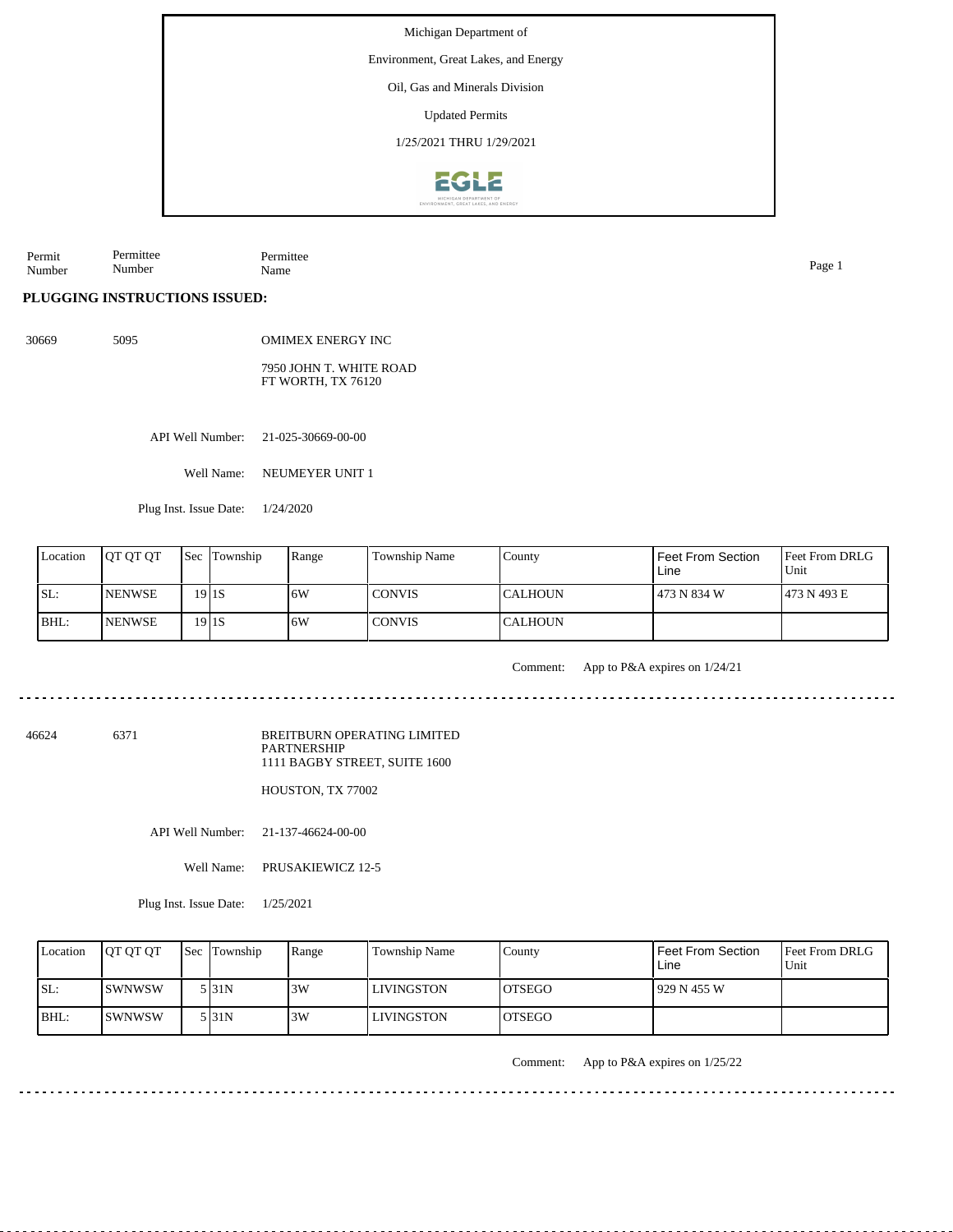Environment, Great Lakes, and Energy

# Oil, Gas and Minerals Division

Updated Permits

1/25/2021 THRU 1/29/2021



Permit Number Permittee Number

Permittee Name Page 2

47257 6371 BREITBURN OPERATING LIMITED PARTNERSHIP 1111 BAGBY STREET, SUITE 1600

HOUSTON, TX 77002

API Well Number: 21-119-47257-00-00

Well Name: CARROLL 5-5

Plug Inst. Issue Date: 1/25/2021

| Location | <b>IOT OT OT</b> | <b>Sec Township</b> | Range | Township Name | County              | Feet From Section<br>Line | Feet From DRLG<br>Unit |
|----------|------------------|---------------------|-------|---------------|---------------------|---------------------------|------------------------|
| ISL:     | ISWSWNW          | 5 I30N              | 1E    | <b>VIENNA</b> | <b>IMONTMORENCY</b> | 578 S 487 W               | 1578 S 487 W           |
| BHL:     | ISWSWNW          | 5 I30N              | 1E    | <b>VIENNA</b> | <b>IMONTMORENCY</b> |                           |                        |

<u>. . . . . . . . . .</u>

Comment: App to P&A expires on 3/31/22

54320 6371

BREITBURN OPERATING LIMITED PARTNERSHIP 1111 BAGBY STREET, SUITE 1600

HOUSTON, TX 77002

API Well Number: 21-137-54320-00-00

Well Name: STATE LIVINGSTON A1-4

Plug Inst. Issue Date: 1/25/2021

| Location | <b>OT OT OT</b> | <b>Sec</b> Township | Range | <b>Township Name</b> | County         | Feet From Section<br>Line | Feet From DRLG<br>Unit |
|----------|-----------------|---------------------|-------|----------------------|----------------|---------------------------|------------------------|
| ISL:     | <b>INWNWNW</b>  | 4 31N               | 3W    | <b>LIVINGSTON</b>    | <b>IOTSEGO</b> | 330 N 580 W               | 1330 N 580 W           |
| BHL:     | <i>INWNWNW</i>  | 4131N               | 3W    | <b>LIVINGSTON</b>    | <b>IOTSEGO</b> |                           |                        |

Comment: App to P&A expires on 1/25/22

<u>. . . . . . . .</u>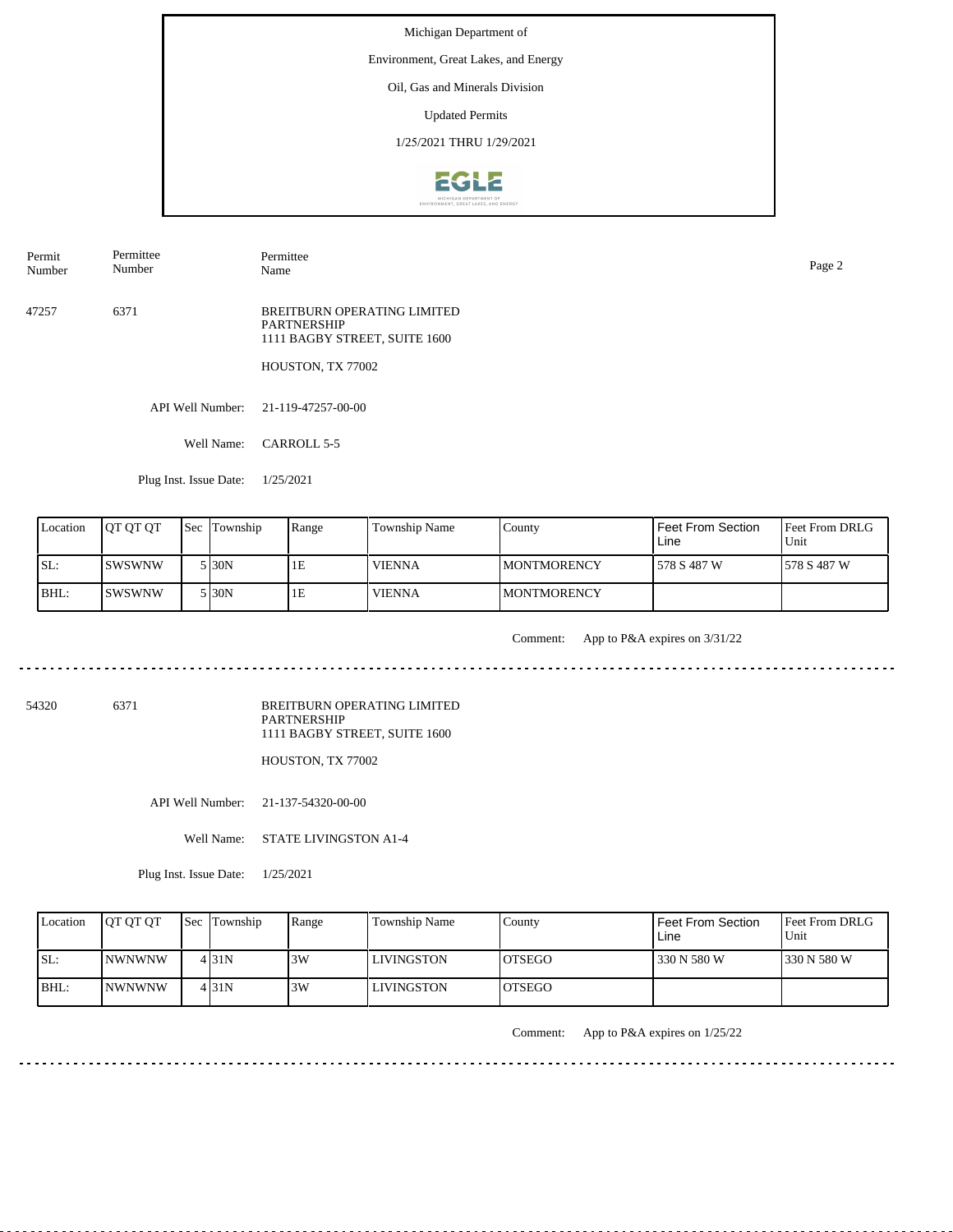Environment, Great Lakes, and Energy

# Oil, Gas and Minerals Division

Updated Permits

1/25/2021 THRU 1/29/2021



Permit Number Permittee Number

Permittee Name Page 3

55538 6371 BREITBURN OPERATING LIMITED PARTNERSHIP 1111 BAGBY STREET, SUITE 1600

HOUSTON, TX 77002

API Well Number: 21-137-55538-00-00

Well Name: MIDDLE EARTH B4-15

Plug Inst. Issue Date: 1/25/2021

| Location | <b>IOT OT OT</b> | <b>Sec Township</b> | Range | Township Name | County         | Feet From Section<br>Line | <b>Feet From DRLG</b><br>Unit |
|----------|------------------|---------------------|-------|---------------|----------------|---------------------------|-------------------------------|
| SL:      | <b>NWSENE</b>    | 15 I 31 N           | 3W    | LIVINGSTON    | <b>IOTSEGO</b> | 1855 N 1206 E             | 1545 N 1206 E                 |
| BHL:     | <b>INWSENE</b>   | 15 I31 N            | 3W    | LLIVINGSTON   | IOTSEGO        |                           |                               |

Comment: App to P&A expires on 1/25/22

in a change and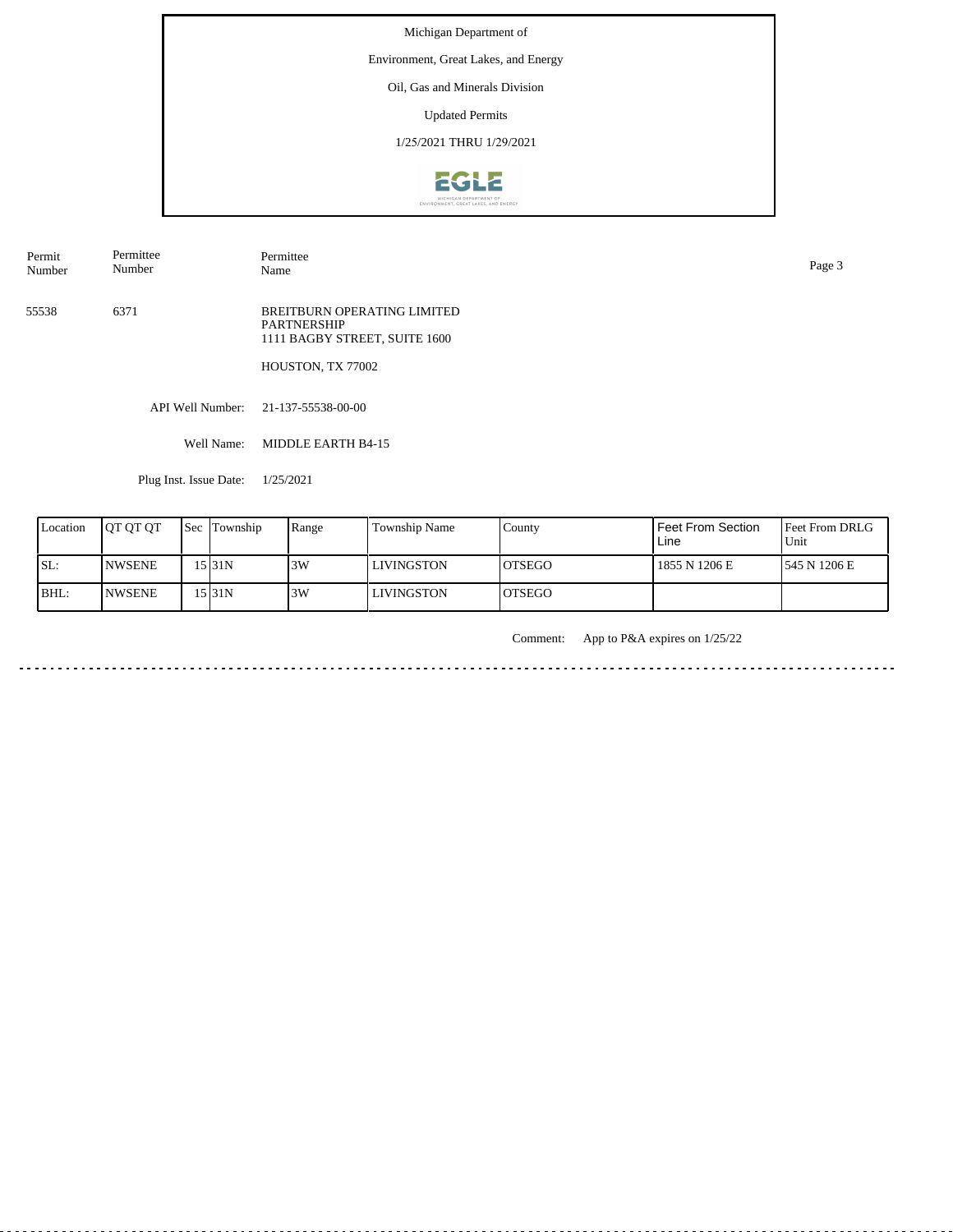Environment, Great Lakes, and Energy

## Oil, Gas and Minerals Division

Updated Permits

1/25/2021 THRU 1/29/2021



Permit Number Permittee Number Permittee Name Page 4

# **RECORD OF WELL PLUGGING:**

13406 4428

MID MICHIGAN GAS STORAGE CO

11039 150TH AVE BIG RAPIDS, MI 49307

API Well Number: 21-107-13406-00-00

Well Name: EAST AUSTIN 127

Plugging Date: 12/22/2020

| Location | <b>JOT OT OT</b> | Sec Township | Range | Township Name | County          | <b>Feet From Section</b><br>Line | <b>Feet From DRLG</b><br>Unit |
|----------|------------------|--------------|-------|---------------|-----------------|----------------------------------|-------------------------------|
| ISL:     | <b>INWNWNW</b>   | 12 I 14 N    | 19W   | <b>AUSTIN</b> | <b>IMECOSTA</b> | 60 N 100 W                       |                               |
| BHL:     | INWNWNW          | 12 I 14 N    | 19W   | <b>AUSTIN</b> | <b>IMECOSTA</b> |                                  |                               |

30669 5095

OMIMEX ENERGY INC

7950 JOHN T. WHITE ROAD FT WORTH, TX 76120

API Well Number: 21-025-30669-00-00

Well Name: NEUMEYER UNIT 1

Plugging Date: 10/9/2020

|     | Location | <b>JOT OT OT</b> | <b>Sec</b> Township | Range | Township Name | County         | Feet From Section<br>Line | <b>Feet From DRLG</b><br>Unit |
|-----|----------|------------------|---------------------|-------|---------------|----------------|---------------------------|-------------------------------|
| SL: |          | <b>INENWSE</b>   | 19 I 1 S            | 6W    | <b>CONVIS</b> | ICALHOUN       | 473 N 834 W               | 1473 N 493 E                  |
|     | BHL:     | <b>INENWSE</b>   | 19 I 1 S            | 6W    | <b>CONVIS</b> | <b>CALHOUN</b> |                           |                               |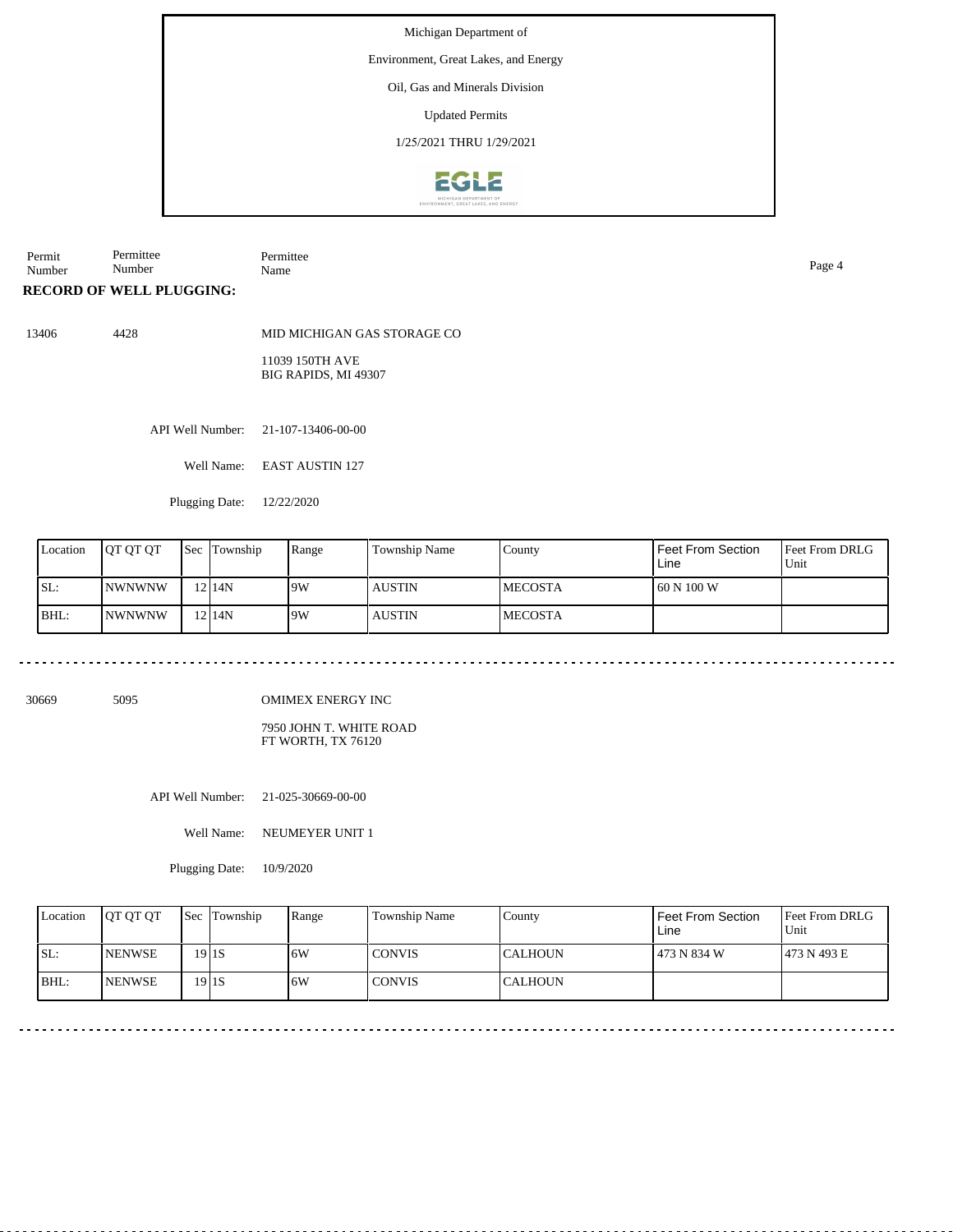Environment, Great Lakes, and Energy

### Oil, Gas and Minerals Division

Updated Permits

1/25/2021 THRU 1/29/2021



API Well Number: 21-025-30587-02-00 Well Name: JAMES COLLINS ET AL 1-HD2 True Vertical Depth: 2868 54708 4605 SCHMUDE OIL INC 2150 S AIRPORT RD WEST SUITE B PO BOX 1008 TRAVERSE CITY, MI 49685-1008 Permit Number Permittee Number Permittee Name Page 5

Plugging Date: 10/12/2020

| Location | <b>OT OT OT</b> | Sec | Township | Range | Township Name | County          | <b>Feet From Section</b><br>Line | <b>Feet From DRLG</b><br>Unit |
|----------|-----------------|-----|----------|-------|---------------|-----------------|----------------------------------|-------------------------------|
| SL:      | <b>INENWSW</b>  |     | 18 I 1 S | 6W    | CONVIS        | <b>ICALHOUN</b> | 2150 S 660 W                     |                               |
| IBHL:    | <b>INENWSW</b>  |     | 18 I 1 S | 6W    | CONVIS        | <b>CALHOUN</b>  | 2534 S 757 W                     | 1229 S 503 E                  |

61112 100

APOLLO EXPLORATION AND DEVELOPMENT INC 1710 E REMUS ROAD PO BOX 190 MOUNT PLEASANT, MI 48804-0190

API Well Number: 21-133-40137-02-00

Well Name: VAN WIEREN 1-1

Plugging Date: 1/7/2021

| Location | <b>IOT OT OT</b> | <b>Sec Township</b> | Range | Township Name | Countv          | Feet From Section<br>Line | <b>Feet From DRLG</b><br>Unit |
|----------|------------------|---------------------|-------|---------------|-----------------|---------------------------|-------------------------------|
| ISL:     | <b>ISWNENE</b>   | . 18N               | 10W   | LINCOLN       | <b>IOSCEOLA</b> | 766 N 1203 E              | 1553 S 1203 E                 |
| IBHL:    | <b>ISWNENE</b>   | 18N                 | 10W   | LINCOLN       | IOSCEOLA        |                           |                               |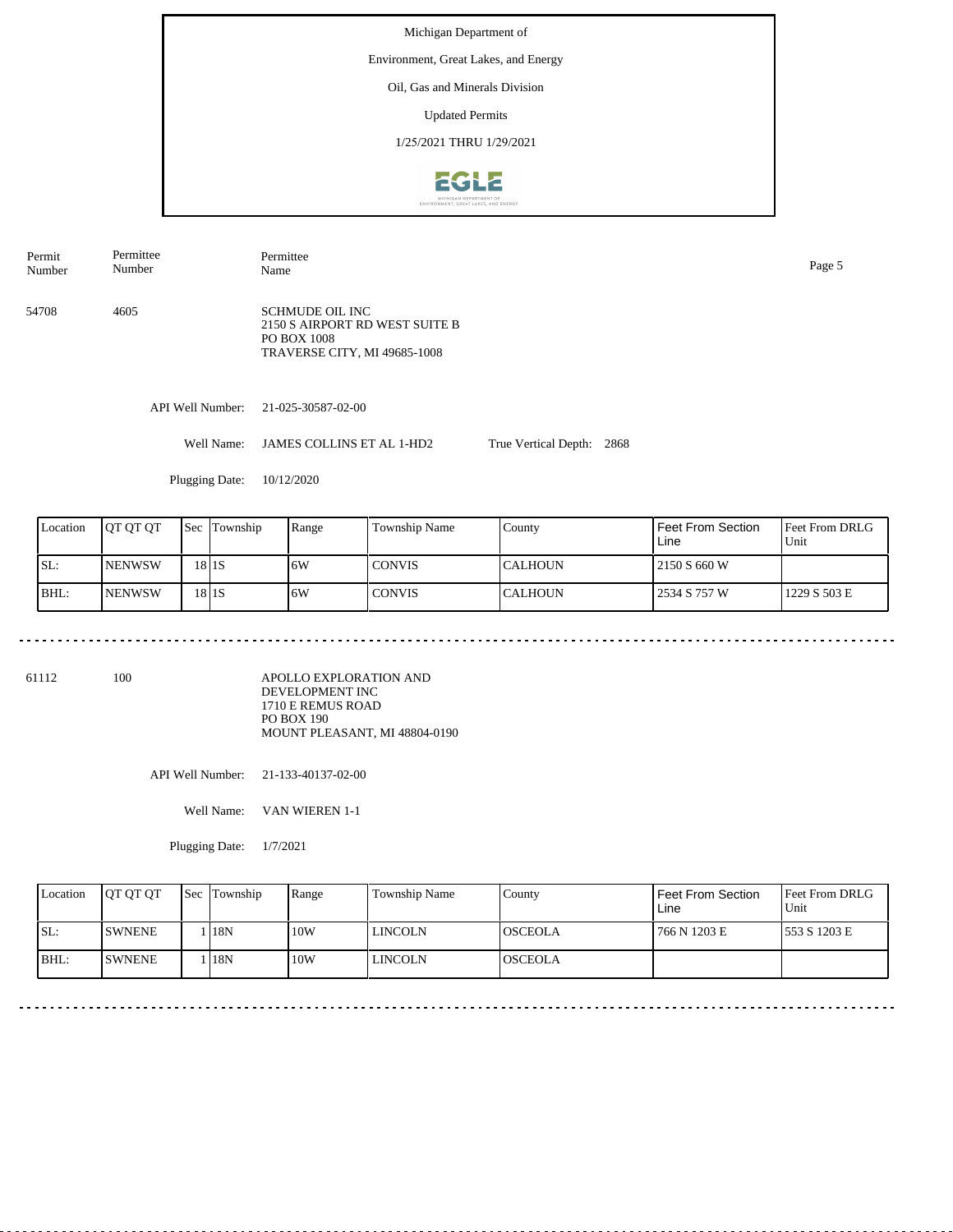Environment, Great Lakes, and Energy

Oil, Gas and Minerals Division

Updated Permits

1/25/2021 THRU 1/29/2021



Permit Number Permittee Number Permittee Name Page 6

# **APPLICATIONS TO CHANGE WELL STATUS:**

10208 491

CONSUMERS ENERGY CO

1945 W PARNALL RD JACKSON, MI 49201

API Well Number: 21-113-10208-00-00

Well Name: M G S C 108

Approval Date: 1/25/2021

| Location         | QT QT QT    | <b>Sec</b> | Township              | Range               | Township Name    | County            | <b>Feet From Section</b><br>Line | Feet From DRLG<br>Unit |
|------------------|-------------|------------|-----------------------|---------------------|------------------|-------------------|----------------------------------|------------------------|
| SL:              | <b>CNSE</b> |            | $19$  21N             | 7W                  | <b>RIVERSIDE</b> | <b>MISSAUKEE</b>  | 1320 S 1320 W                    |                        |
| BHL:             |             |            | $19$  21N             | 7W                  | <b>RIVERSIDE</b> | <b>IMISSAUKEE</b> |                                  |                        |
| Proposed Rework: |             |            | Temporarily Abandoned |                     |                  | Comment:          | ACOWS for TA expires on 1/25/22  |                        |
| 57508            | 8080        |            |                       | V C P MICHIGAN, LLC |                  |                   |                                  |                        |

4800 Bryant Irvin Court Fort Worth, TX 76107

API Well Number: 21-009-57508-00-00

Well Name: KITCHEN A1-35

True Vertical Depth: 1387

Approval Date: 1/27/2021

| Location | <b>IOT OT OT</b> | 'Sec | Township            | Range | <b>Township Name</b> | County        | l Feet From Section.<br>Line | Feet From DRLG<br>Unit |
|----------|------------------|------|---------------------|-------|----------------------|---------------|------------------------------|------------------------|
| ISL:     | <b>INWNWNW</b>   |      | 35 31 N             | 5W    | <b>WARNER</b>        | <b>ANTRIM</b> | 100 N 130 W                  |                        |
| IBHL:    | <b>INWNWNW</b>   |      | $35$ <sub>31N</sub> | 5W    | <b>WARNER</b>        | <b>ANTRIM</b> | 1581 N 481 W                 | 1581 N 481 W           |

Temporarily Abandoned

Proposed Rework: Temporarily Abandoned Comment: ACOWS for TA expires on  $1/27/22$